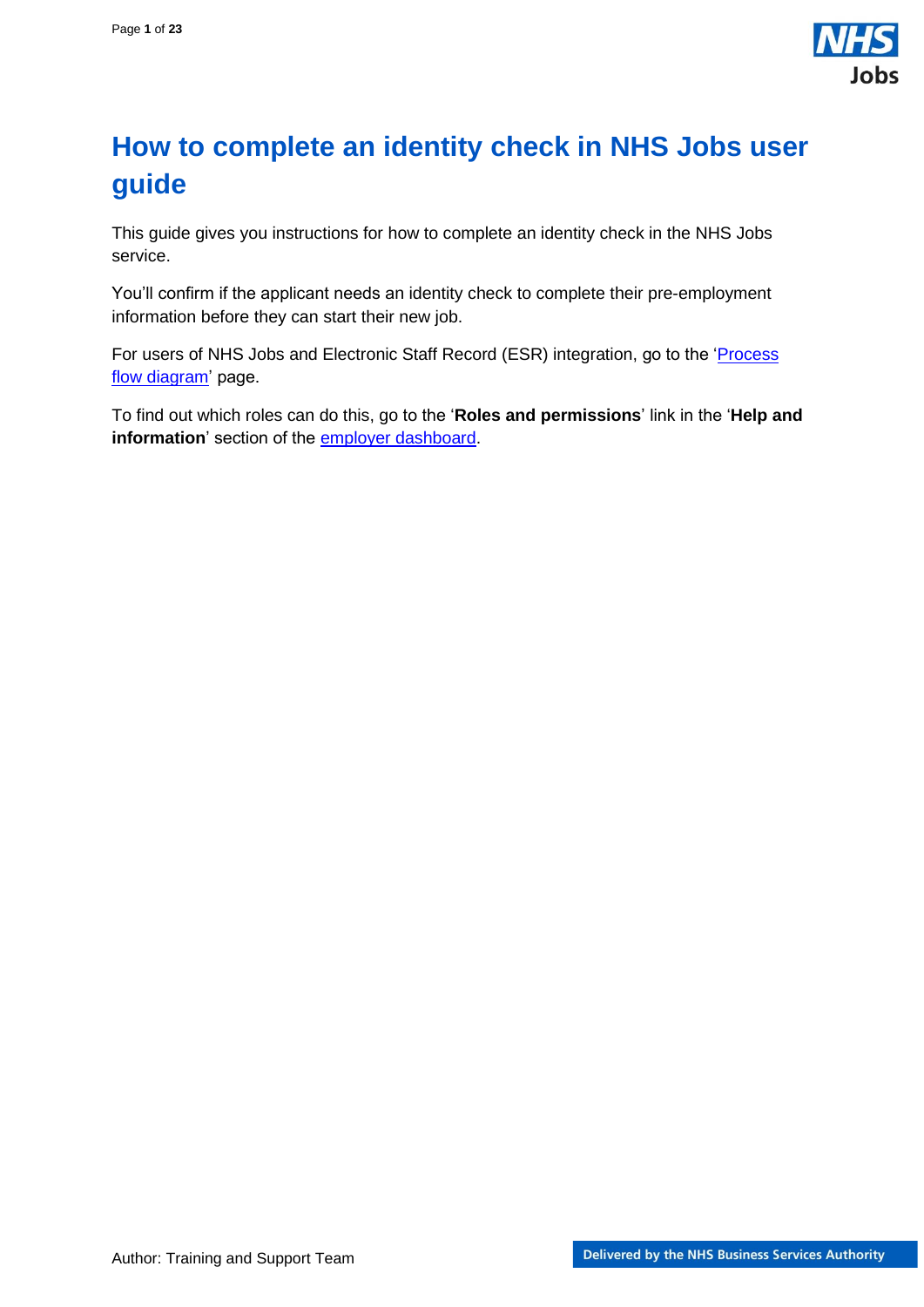# **Contents**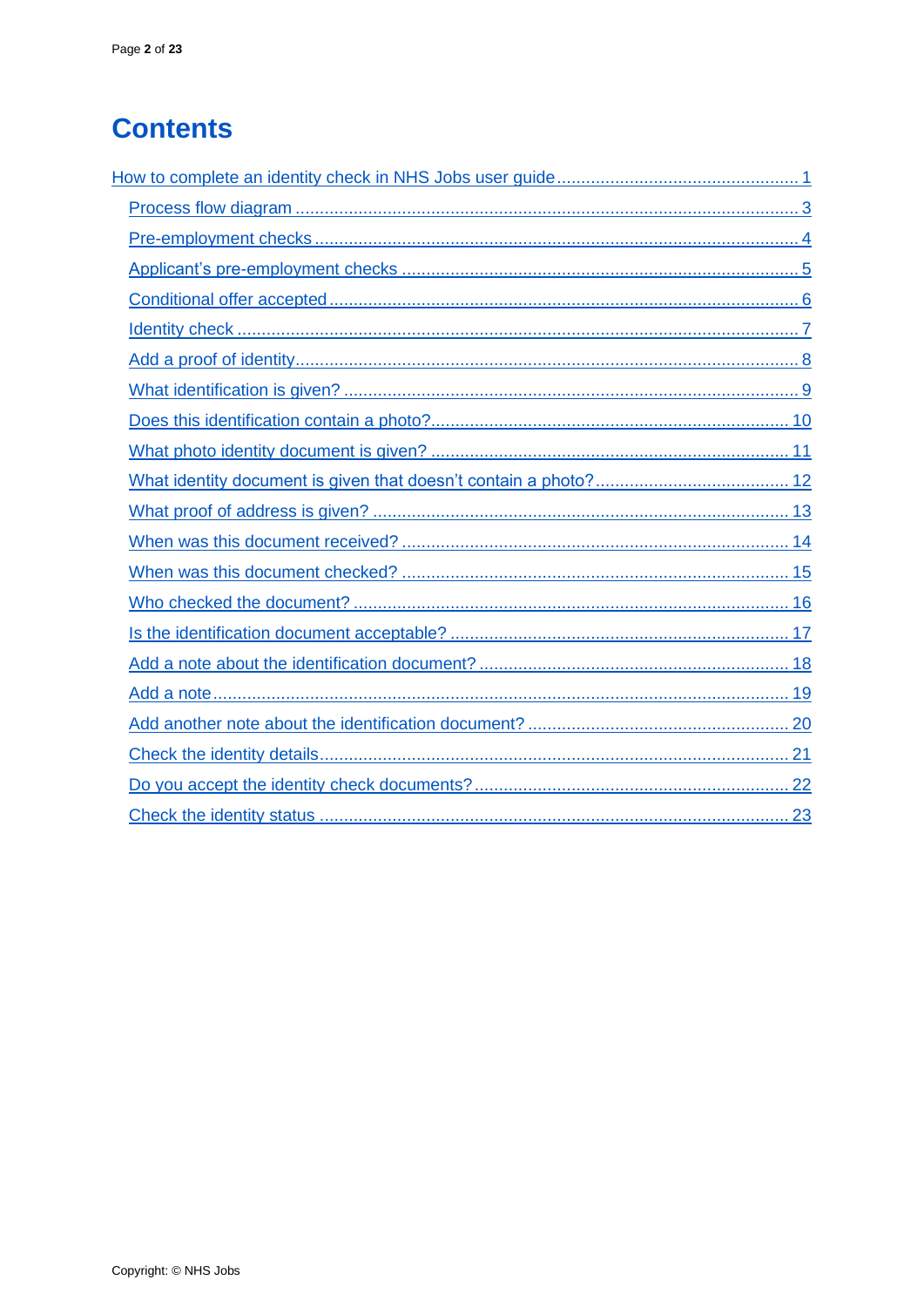

## <span id="page-2-0"></span>**Process flow diagram**

Go to the ['Pre-employment checks'](#page-3-0) page.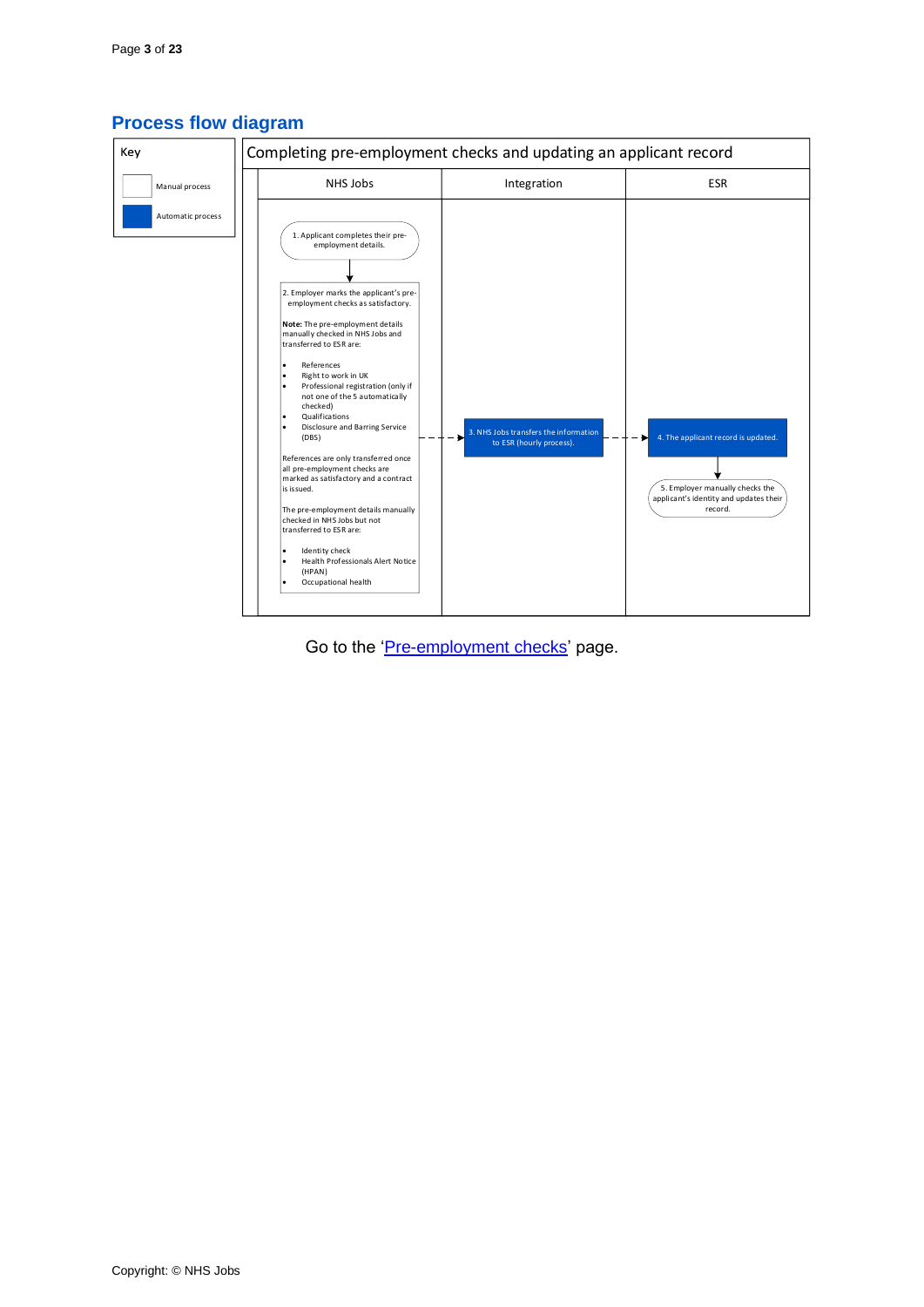#### <span id="page-3-0"></span>**Pre-employment checks**

This page gives you instructions for how to access pre-employment checks.

**Important:** You must have an applicant who has accepted a conditional job offer and completed their pre-employment checks.

To access pre-employment checks, complete the following step:

1. Select the ['Pre-employment checks'](#page-4-0) link.

|                                        | <b>BETA</b> Your feedback will help us to improve this service. | Show tasks for all accounts                                  |
|----------------------------------------|-----------------------------------------------------------------|--------------------------------------------------------------|
|                                        |                                                                 |                                                              |
| <b>NHS Business Services Authority</b> |                                                                 | What you can do                                              |
| <b>Dashboard</b>                       |                                                                 |                                                              |
| Tasks by stage                         | <b>Listings by user</b>                                         | Create a job listing                                         |
|                                        |                                                                 | Search for a listing                                         |
| Showing tasks for                      |                                                                 | Search for an applicant                                      |
| All users                              | $\check{~}$                                                     |                                                              |
| <b>Draft</b>                           | 386 - on track 22, overdue 364                                  | <b>Manage the account</b>                                    |
|                                        |                                                                 | Manage users                                                 |
| <b>Approvals</b>                       | 3 - on track 1, overdue 2                                       | At risk applicants                                           |
|                                        |                                                                 | <b>Accredited logos</b><br><b>Key performance indicators</b> |
| <b>Published</b>                       | 4                                                               | (KPIs)                                                       |
|                                        |                                                                 | <b>Approval settings</b>                                     |
| <b>Shortlisting</b>                    | 8 - on track 1, overdue 7                                       | <b>Departments</b><br><b>Welsh listings</b>                  |
|                                        |                                                                 |                                                              |
| <b>Interviews</b>                      | 1 - on track 0, overdue 1                                       |                                                              |
|                                        |                                                                 | <b>Documents and</b><br>templates                            |
| <b>Ready to offer</b>                  | 42 - on track 16, overdue 26                                    | Overview of your organisation                                |
|                                        |                                                                 | <b>Supporting documents</b>                                  |
| <b>Conditional offers</b>              | 22 - on track 5, overdue 17                                     | <b>Contract templates</b>                                    |
|                                        |                                                                 | Offer letter templates                                       |
| Pre-employment<br>checks               | 24 - on track 4, overdue 20                                     |                                                              |
|                                        |                                                                 | <b>Help and information</b>                                  |
| <b>Contracts</b>                       | 57 - on track 11, overdue 46                                    | The employer hub                                             |
|                                        |                                                                 | Roles and permissions                                        |
| <b>End recruitment</b>                 | 7 - on track 4, overdue 3                                       | Contact your super users                                     |
|                                        |                                                                 | <b>Reporting</b>                                             |
|                                        |                                                                 |                                                              |
|                                        |                                                                 | Run a report                                                 |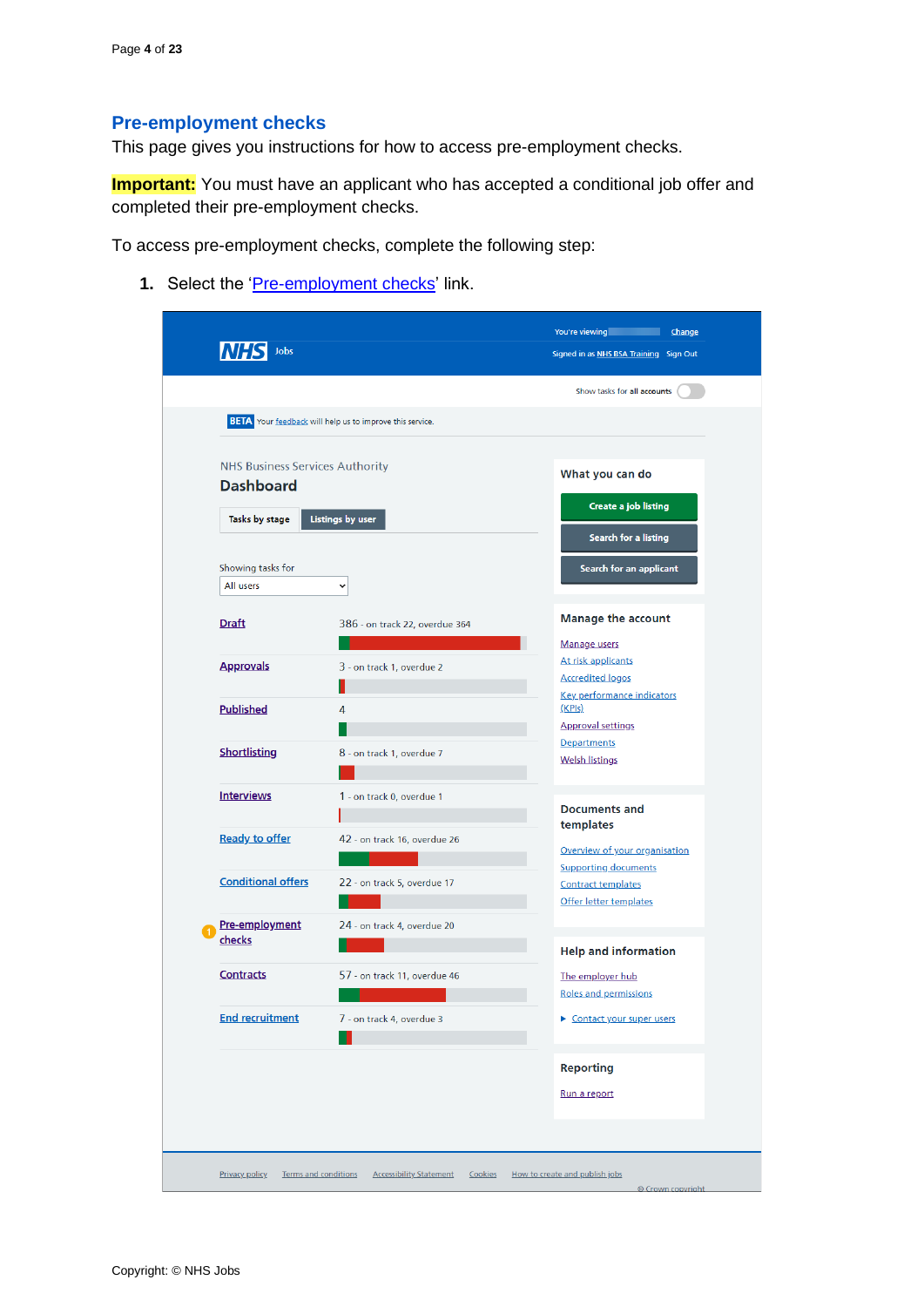#### <span id="page-4-0"></span>**Applicant's pre-employment checks**

This page gives you instructions for how to find the applicant and start their pre-employment checks.

**Important:** In this example, the **Outstanding checks** section shows the 'Identity check' is outstanding.

Find the applicant and complete the following steps:

- **1.** Select the 'Applicant' link to view the applicant's details (optional).
- **2.** Select the 'Job title' link to view the job details (optional).
- **3.** Select the ['View checks or withdraw offer'](#page-5-0) link.

|                                                                                                                                                       | Jobs                                                                                                                                                      |                                                   |                                                                                                                                                                                    | You're viewing NHS BSA Training<br>Signed in as Liam M1 Sign Out | Change |
|-------------------------------------------------------------------------------------------------------------------------------------------------------|-----------------------------------------------------------------------------------------------------------------------------------------------------------|---------------------------------------------------|------------------------------------------------------------------------------------------------------------------------------------------------------------------------------------|------------------------------------------------------------------|--------|
|                                                                                                                                                       |                                                                                                                                                           |                                                   |                                                                                                                                                                                    | Show tasks for all accounts                                      |        |
| < Go back<br><b>NHS BSA Training</b><br>Showing tasks for<br>All users<br>Pre-employment checks<br><b>Applicant</b><br>Liam MA<br>AR-210128-<br>00006 | BETA Your feedback will help us to improve this service.<br><b>Pre-employment checks</b><br>v<br>Job title<br><b>Learning Consultant</b><br>T2020-21-4641 | <b>Deadline</b><br>01 Apr 2022<br><b>ON TRACK</b> | <b>Outstanding checks</b><br>References<br>Home address<br>Identity check<br>Right to work in the UK<br>Qualifications<br>Professional registrations<br><b>DBS</b><br><b>HPANs</b> | What needs doing next<br>View checks or withdraw<br>offer        |        |
| Privacy policy                                                                                                                                        | Terms and conditions                                                                                                                                      | <b>Accessibility Statement</b>                    | <b>Health assessment</b><br>Cookies<br>How to create and publish jobs                                                                                                              | © Crown copyright                                                |        |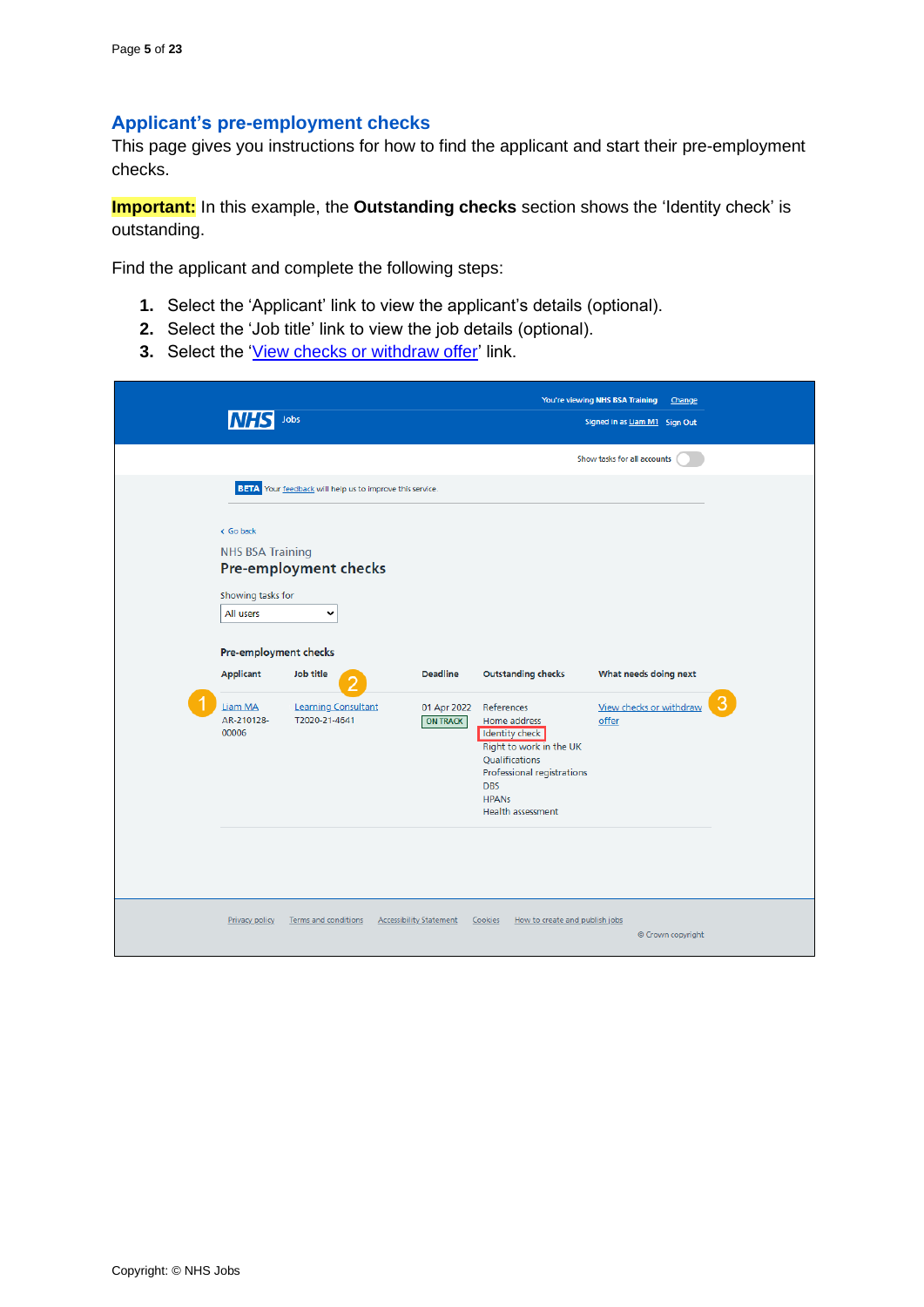# <span id="page-5-0"></span>**Conditional offer accepted**

This page gives you instructions for how to confirm if you want to check the pre-employment checklist or withdraw the job offer.

To confirm if you want to check the pre-employment checklist or withdraw the job offer, complete the following steps:

- **1.** Select an answer:
	- ['Check pre-employment checklist'](#page-6-0)
	- 'Withdraw offer'
- **2.** Select the 'Continue' button.

|                      | Jobs<br><b>NHS</b>                                                                                                                           | You're viewing NHS BSA Training<br>Signed in as Liam M1 Sign Out | Change            |
|----------------------|----------------------------------------------------------------------------------------------------------------------------------------------|------------------------------------------------------------------|-------------------|
|                      | BETA Your feedback will help us to improve this service.<br>< Go back<br>Pre-employment checks<br>The conditional offer has been accepted by |                                                                  |                   |
| $\blacktriangleleft$ | <b>Liam MA</b><br>Would you like to<br>Check pre-employment checklist                                                                        |                                                                  |                   |
|                      | Withdraw offer<br>Continue                                                                                                                   |                                                                  |                   |
|                      | Terms and conditions<br>Privacy policy<br><b>Accessibility Statement</b><br>Cookies                                                          | How to create and publish jobs                                   | © Crown copyright |

If you've withdrawn the applicant's job offer, you've reached the end of this user guide.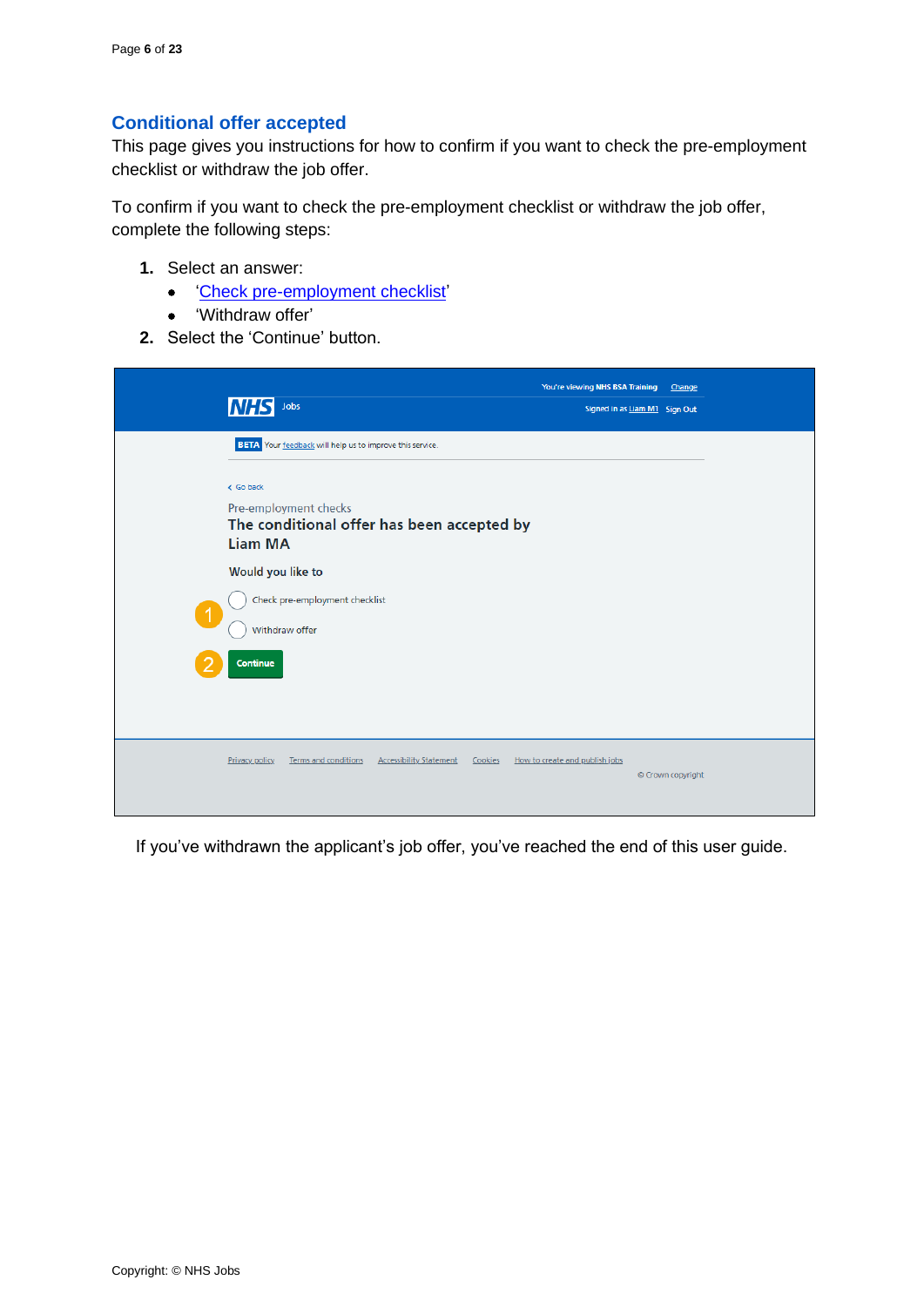## <span id="page-6-0"></span>**Identity check**

This page gives you instructions for how to start the applicant's identity check.

**Important:** In this example, the status is **NOT STARTED** as you haven't started the applicant's identity check.

To start the applicant's identity check, complete the following step:

**1.** Select the '*Identity check'* link.

<span id="page-6-1"></span>

| Jobs                                                                                                                                        | You're viewing NHS BSA Training<br>Change<br>Signed in as Liam M1 Sign Out |
|---------------------------------------------------------------------------------------------------------------------------------------------|----------------------------------------------------------------------------|
| <b>BETA</b> Your feedback will help us to improve this service.                                                                             |                                                                            |
| < Go back                                                                                                                                   |                                                                            |
| Pre-employment checklist for Liam MA                                                                                                        |                                                                            |
| The applicant accepted your conditional job offer.<br>They now need to give pre-employment information before they can start their new job. |                                                                            |
| <b>References</b>                                                                                                                           |                                                                            |
| References                                                                                                                                  | <b>COMPLETED</b>                                                           |
| Identity                                                                                                                                    |                                                                            |
| Home address                                                                                                                                | <b>COMPLETED</b>                                                           |
| <b>Identity check</b>                                                                                                                       | <b>NOT STARTED</b>                                                         |
| Inter Authority Transfer (IAT)                                                                                                              | <b>COMPLETED</b>                                                           |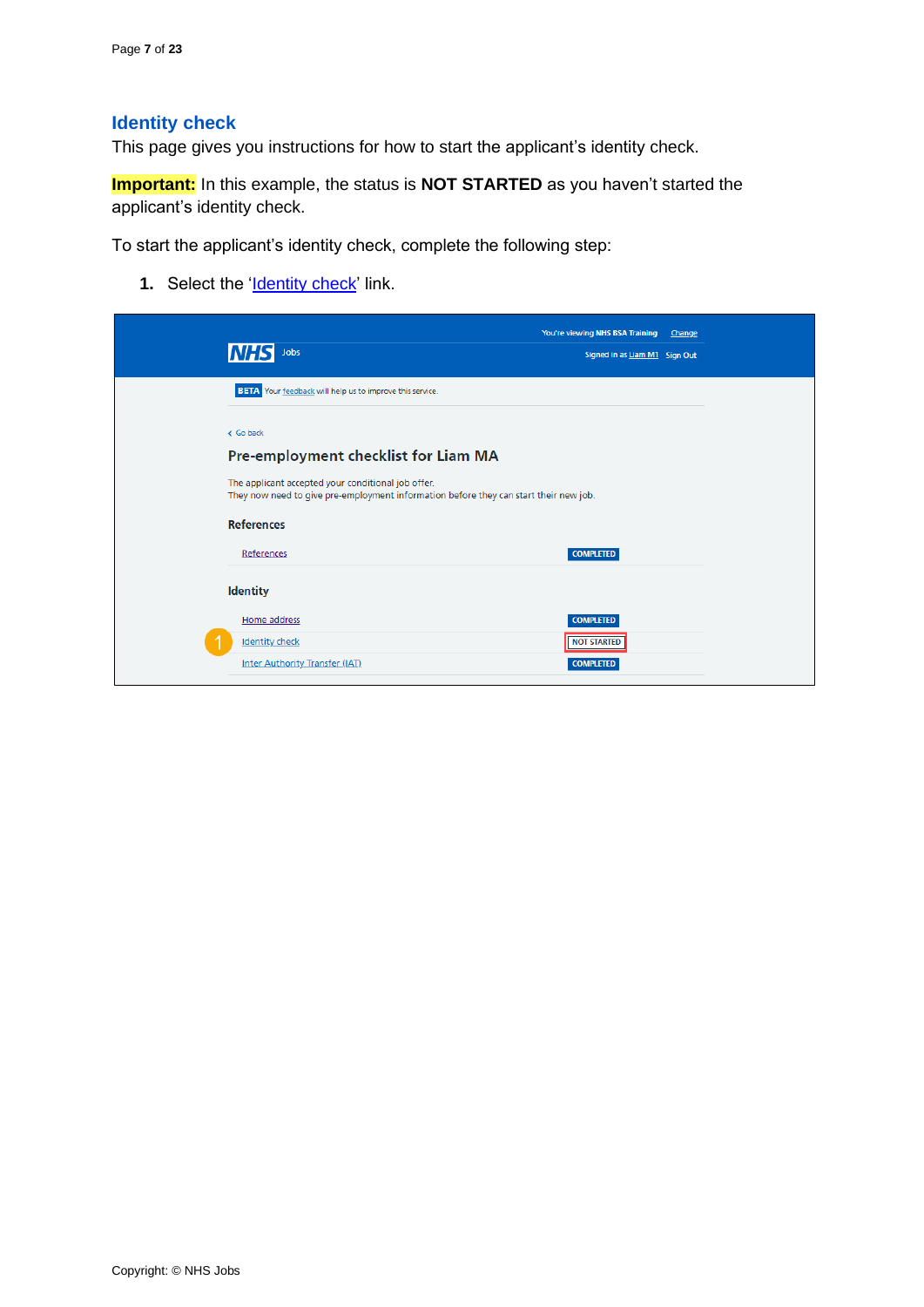# <span id="page-7-0"></span>**Add a proof of identity**

This page gives you instructions for how to confirm if the applicant needs a proof of identity check.

**Important:** In this example, you haven't added any proof of identity checks yet.

To confirm if the applicant needs a proof of identity check, complete the following steps:

- **1.** Select an answer:
	- ['Yes'](#page-8-0)
	- ['No'](#page-22-0)
- **2.** Select the 'Continue' button.

| Jobs<br>IN                                                                                                                                                                                                                     | You're viewing NHS BSA Training           | Change<br>Signed in as Liam M1 Sign Out |
|--------------------------------------------------------------------------------------------------------------------------------------------------------------------------------------------------------------------------------|-------------------------------------------|-----------------------------------------|
| <b>BETA</b> Your feedback will help us to improve this service.<br>< Go back<br>Pre-employment checks<br><b>Liam MA's proof of identity</b><br>You haven't added any proof of identity checks yet.<br>Add a proof of identity? |                                           |                                         |
| <b>No</b><br>Yes<br>Continue                                                                                                                                                                                                   |                                           |                                         |
| <b>Privacy policy</b><br>Terms and conditions<br><b>Accessibility Statement</b>                                                                                                                                                | Cookies<br>How to create and publish jobs | © Crown copyright                       |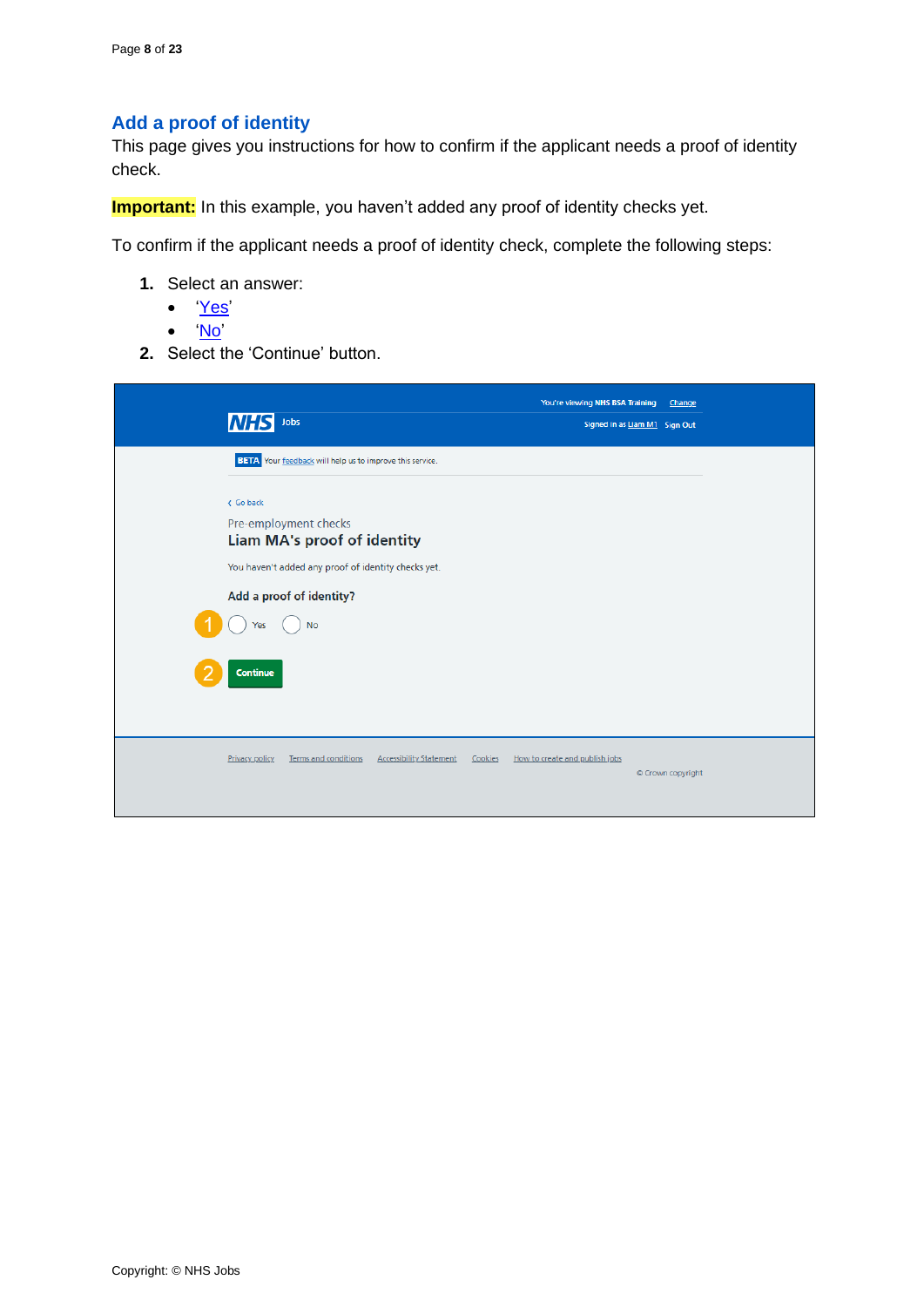### <span id="page-8-0"></span>**What identification is given?**

This page gives you instructions for how to confirm the identification given.

**Important:** You'll only see this page if the applicant needs a proof of identity check.

To confirm the identification given, complete the following steps:

- **1.** Select an answer:
	- ['Proof of identity'](#page-9-0)
	- ['Proof of address'](#page-12-0)
- **2.** Select the 'Continue' button.

| <b>INHS</b><br>Jobs                                                                                                              | You're viewing NHS BSA Training<br>Signed in as Liam M1 Sign Out | Change            |
|----------------------------------------------------------------------------------------------------------------------------------|------------------------------------------------------------------|-------------------|
| BETA Your feedback will help us to improve this service.                                                                         |                                                                  |                   |
| < Go back<br>Pre-employment checks<br>What identification did Liam MA give?<br>Proof of identity<br>Proof of address<br>Continue |                                                                  |                   |
| <b>Privacy policy</b><br>Terms and conditions<br><b>Accessibility Statement</b><br>Cookies                                       | How to create and publish jobs                                   | © Crown copyright |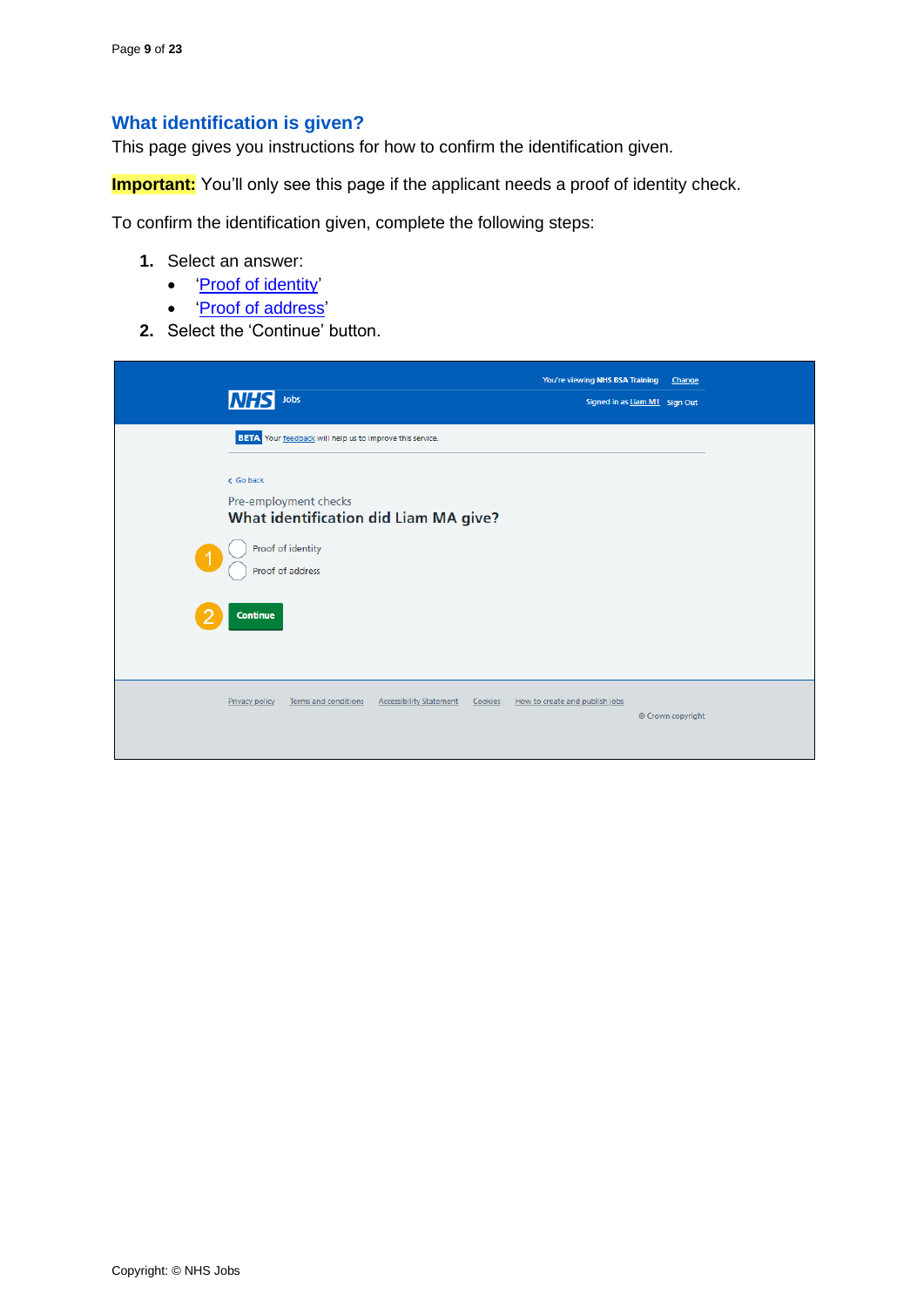# <span id="page-9-0"></span>**Does this identification contain a photo?**

This page gives you instructions for how to confirm if the identification contains a photo.

To confirm if the identification contains a photo, complete the following steps:

- **1.** Select an answer:
	- ['Yes'](#page-10-0)
	- ['No'](#page-11-0)
- **2.** Select the 'Continue' button.

| <b>INHS</b><br>Jobs                                                                 | You're viewing NHS BSA Training<br>Change<br>Signed in as Liam M1 Sign Out |  |
|-------------------------------------------------------------------------------------|----------------------------------------------------------------------------|--|
| <b>BETA</b> Your feedback will help us to improve this service.                     |                                                                            |  |
| < Go back<br>Pre-employment checks                                                  |                                                                            |  |
| Does this identification contain a photo?<br><b>No</b><br>Yes                       |                                                                            |  |
| Continue                                                                            |                                                                            |  |
|                                                                                     |                                                                            |  |
| Privacy policy<br>Terms and conditions<br><b>Accessibility Statement</b><br>Cookies | How to create and publish jobs                                             |  |
|                                                                                     | © Crown copyright                                                          |  |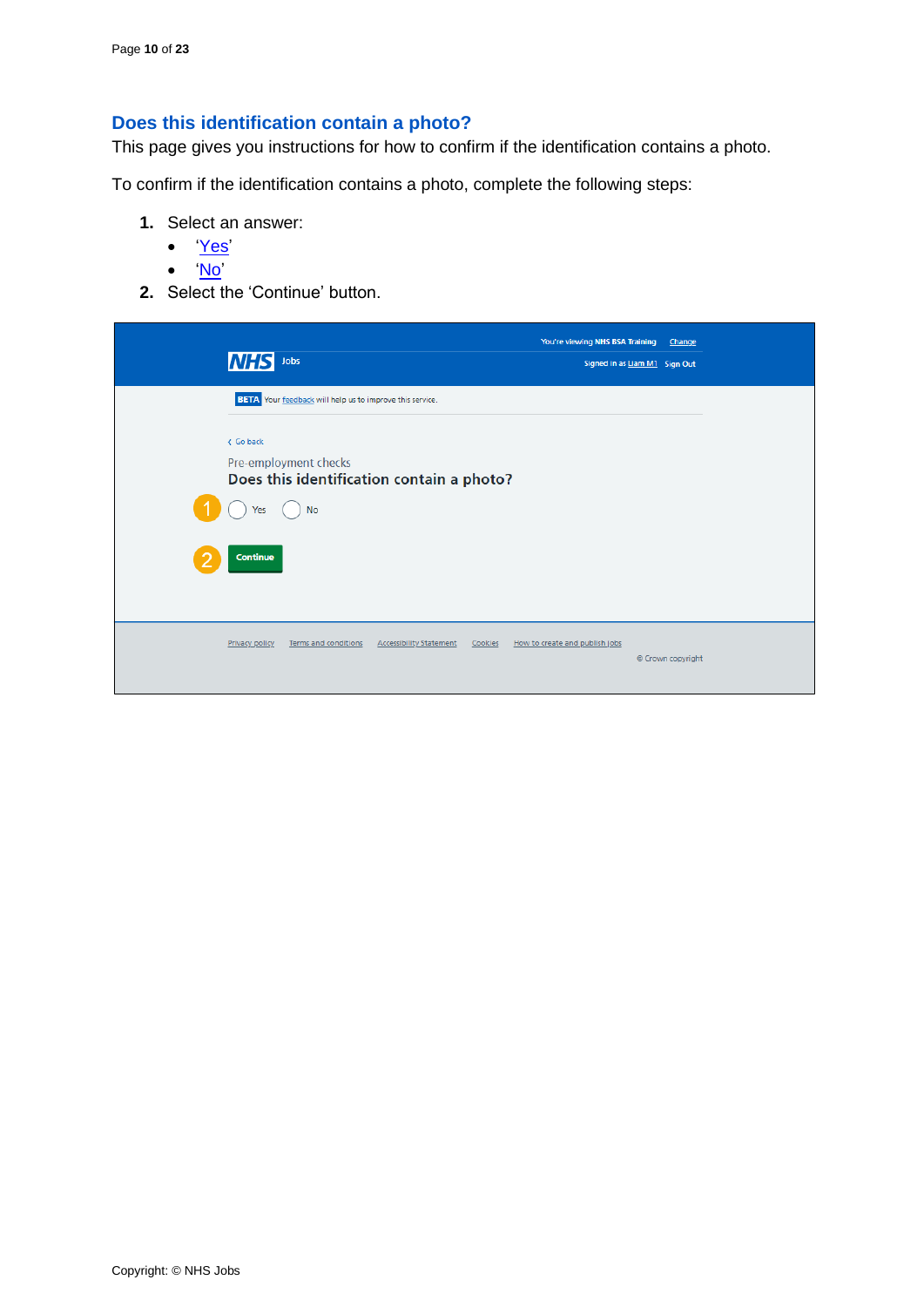# <span id="page-10-0"></span>**What photo identity document is given?**

This page gives you instructions for how to confirm the photo identity document given.

**Important:** You'll only see this page if you're adding a proof of identification that contains a photo.

To confirm the photo identity document given, complete the following steps:

- **1.** Select an answer.
- 2. Select the ['Continue'](#page-13-0) button.

| Jobs<br><b>MHS</b>                                                                                                                                                                                                                                                                                                                        | You're viewing NHS BSA Training<br>Signed in as Liam M1 Sign Out | Change            |
|-------------------------------------------------------------------------------------------------------------------------------------------------------------------------------------------------------------------------------------------------------------------------------------------------------------------------------------------|------------------------------------------------------------------|-------------------|
| <b>BETA</b> Your feedback will help us to improve this service.<br>< Go back<br>Pre-employment checks<br>What identity document did Liam MA give?<br>UK or EU passport<br>Non-EU passport<br>Photo card driving licence<br>Proof of Age Standards Scheme ID (PASS)<br>Biometric Residence permit (UK)<br>HM Forces photo card<br>Continue |                                                                  |                   |
| Privacy policy<br>Terms and conditions<br><b>Accessibility Statement</b><br>Cookies                                                                                                                                                                                                                                                       | How to create and publish jobs                                   | © Crown copyright |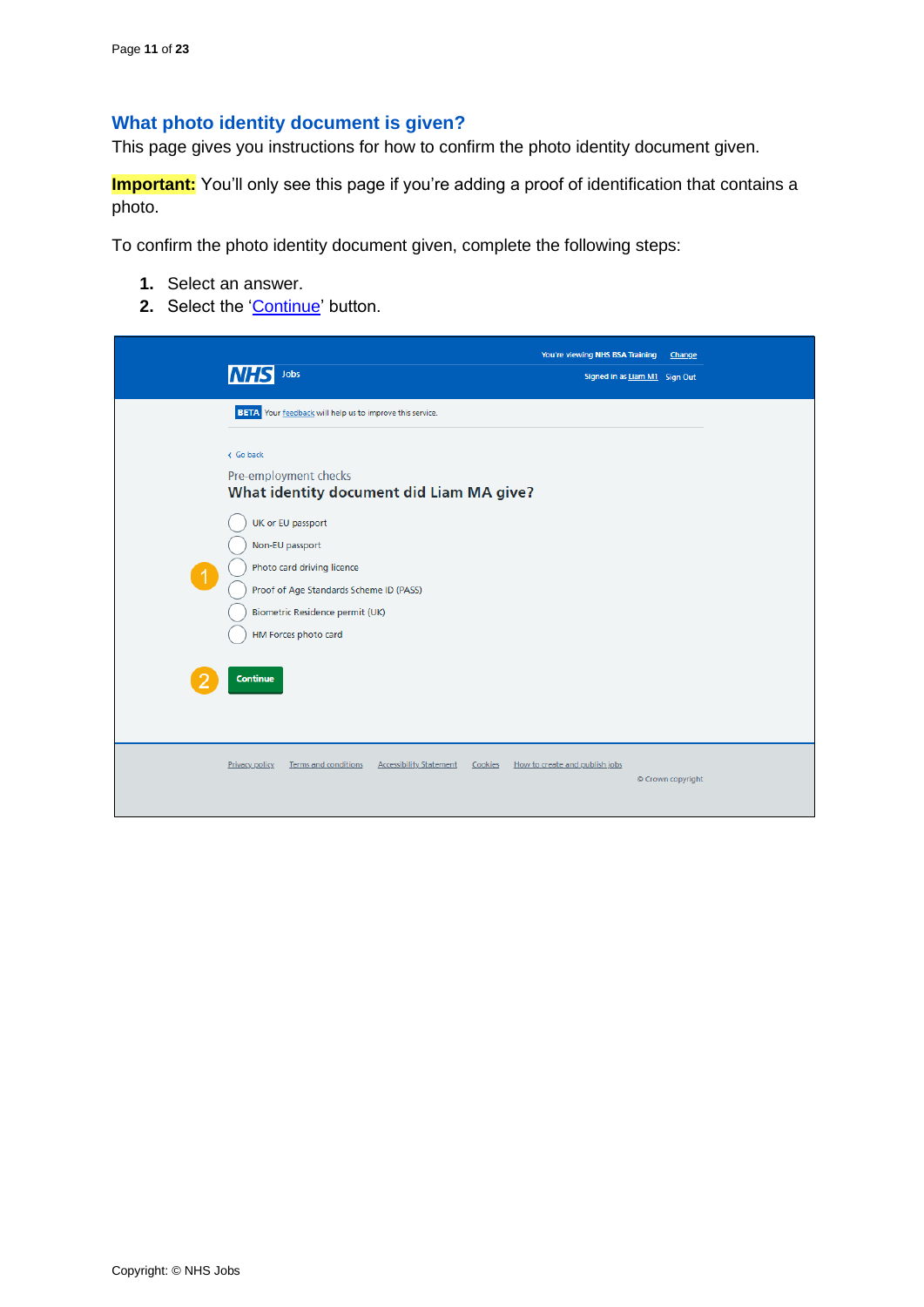## <span id="page-11-0"></span>**What identity document is given that doesn't contain a photo?**

This page gives you instructions for how to confirm the photo identity document that doesn't contain a photo.

**Important:** You'll only see this page if you're adding a proof of identification that doesn't contain a photo.

To confirm the photo identity document that doesn't contain a photo, complete the following steps:

- **1.** Select an answer.
- **2.** Select the ['Continue'](#page-13-0) button.

|                                                                                                                                                                                                                                                                                                                                                                                                                                                                                                                                                                                                                                                                                                                                                                                                                                                                                                                                                                                                                       | You're viewing NHS BSA Training<br>Change           |
|-----------------------------------------------------------------------------------------------------------------------------------------------------------------------------------------------------------------------------------------------------------------------------------------------------------------------------------------------------------------------------------------------------------------------------------------------------------------------------------------------------------------------------------------------------------------------------------------------------------------------------------------------------------------------------------------------------------------------------------------------------------------------------------------------------------------------------------------------------------------------------------------------------------------------------------------------------------------------------------------------------------------------|-----------------------------------------------------|
| Jobs                                                                                                                                                                                                                                                                                                                                                                                                                                                                                                                                                                                                                                                                                                                                                                                                                                                                                                                                                                                                                  | Signed in as Liam M1 Sign Out                       |
| <b>BETA</b> Your feedback will help us to improve this service.                                                                                                                                                                                                                                                                                                                                                                                                                                                                                                                                                                                                                                                                                                                                                                                                                                                                                                                                                       |                                                     |
| < Go back<br>Pre-employment checks<br>What identity document did Liam MA give?<br>Divorce, dissolution or annulment papers for UK and Channel<br>Islands<br>Full birth certificate for the UK and Channel Islands<br>Full birth certificate issued by the UK authorities overseas<br>UK full old-style paper driving licence<br>Work permit or residency permit for the UK, valid up to an expiry<br>date<br>Adoption Certificate for the UK and Channel Islands applicants<br>Marriage or Civil Partnership Certificate for UK and Channel Islands<br>applicants<br>Gender recognition certificate<br>Deed Poll Certificate<br>Firearms Certificate or Licence for the UK, Channel Islands and Isle<br>of Man applicants<br>Police registration certificate<br>Certificate of Employment in the HM Forces for a UK applicant<br>Benefit statement, book or card or original notification letter from<br><b>DWP</b><br>Document from a local or central government authority or local<br>authority giving entitlement |                                                     |
| Most recent HMRC Tax Notification<br>Continue                                                                                                                                                                                                                                                                                                                                                                                                                                                                                                                                                                                                                                                                                                                                                                                                                                                                                                                                                                         |                                                     |
| <b>Privacy policy</b><br>Terms and conditions<br><b>Accessibility Statement</b><br>Cookies                                                                                                                                                                                                                                                                                                                                                                                                                                                                                                                                                                                                                                                                                                                                                                                                                                                                                                                            | How to create and publish jobs<br>© Crown copyright |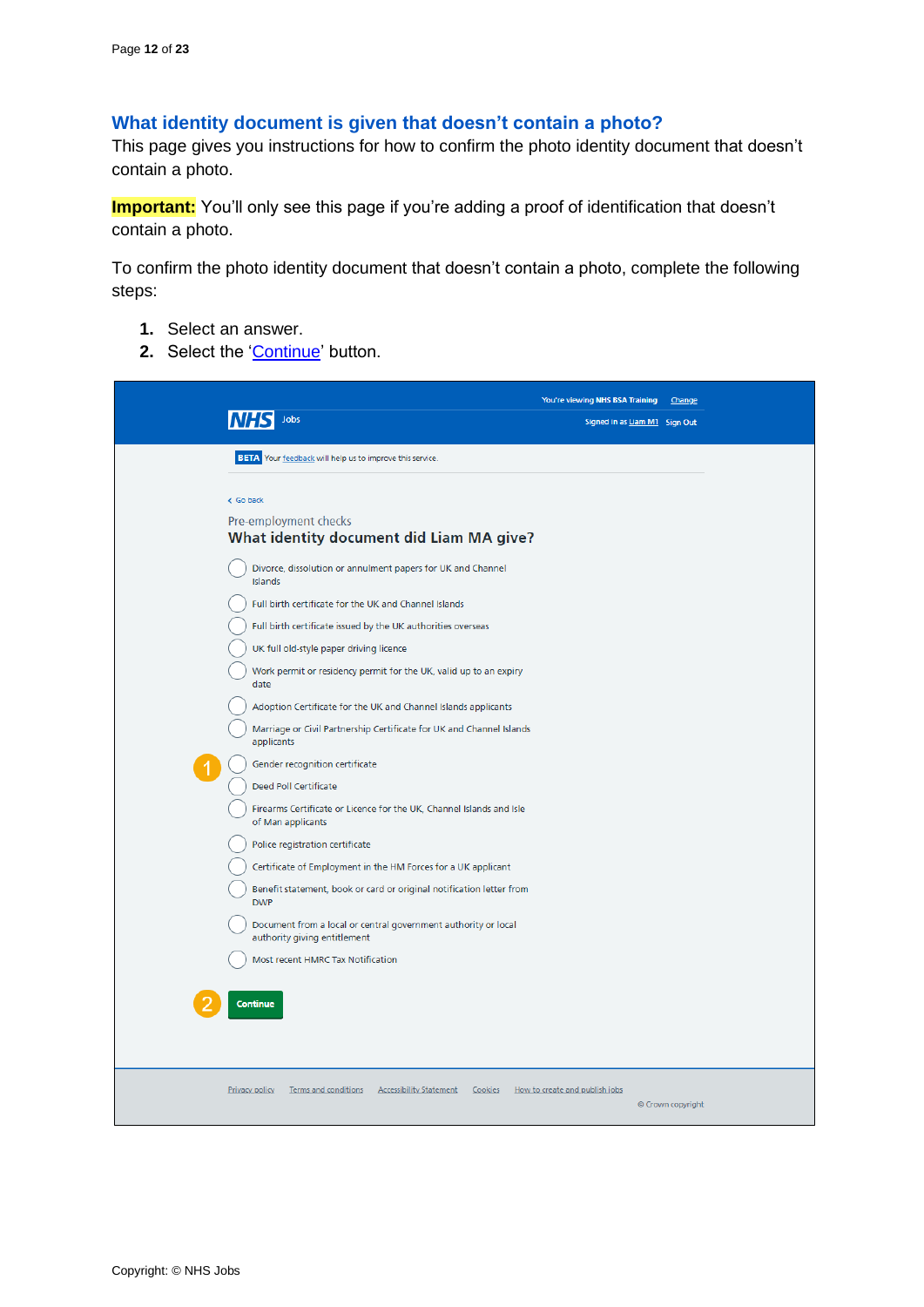#### <span id="page-12-0"></span>**What proof of address is given?**

This page gives you instructions for how to confirm the proof of address given.

**Important:** You'll only see this page if the applicant needs a proof of address check.

To confirm the proof of address given, complete the following steps:

- **1.** Select an answer.
- 2. Select the ['Continue'](#page-13-0) button.

| Jobs<br>Signed in as Liam M1 Sign Out<br>BETA Your feedback will help us to improve this service.<br>< Go back<br>Pre-employment checks<br>What proof of address has been provided<br>by Liam MA?<br>UK credit union statement<br><b>Current UK driving licence</b><br>Entry on electoral register<br>Financial statement (UK and EEA) |  |
|----------------------------------------------------------------------------------------------------------------------------------------------------------------------------------------------------------------------------------------------------------------------------------------------------------------------------------------|--|
|                                                                                                                                                                                                                                                                                                                                        |  |
|                                                                                                                                                                                                                                                                                                                                        |  |
|                                                                                                                                                                                                                                                                                                                                        |  |
|                                                                                                                                                                                                                                                                                                                                        |  |
|                                                                                                                                                                                                                                                                                                                                        |  |
|                                                                                                                                                                                                                                                                                                                                        |  |
| <b>HMRC</b> tax notification<br>$\blacktriangleleft$<br>Local council tax bill                                                                                                                                                                                                                                                         |  |
| Recent mortgage statement<br>Recent utility bill                                                                                                                                                                                                                                                                                       |  |
| Rent card or tenancy agreement<br>Right to benefits document                                                                                                                                                                                                                                                                           |  |
| Continue                                                                                                                                                                                                                                                                                                                               |  |
|                                                                                                                                                                                                                                                                                                                                        |  |
| <b>Accessibility Statement</b><br><b>Privacy policy</b><br>Terms and conditions<br>Cookies<br>How to create and publish jobs<br>© Crown copyright                                                                                                                                                                                      |  |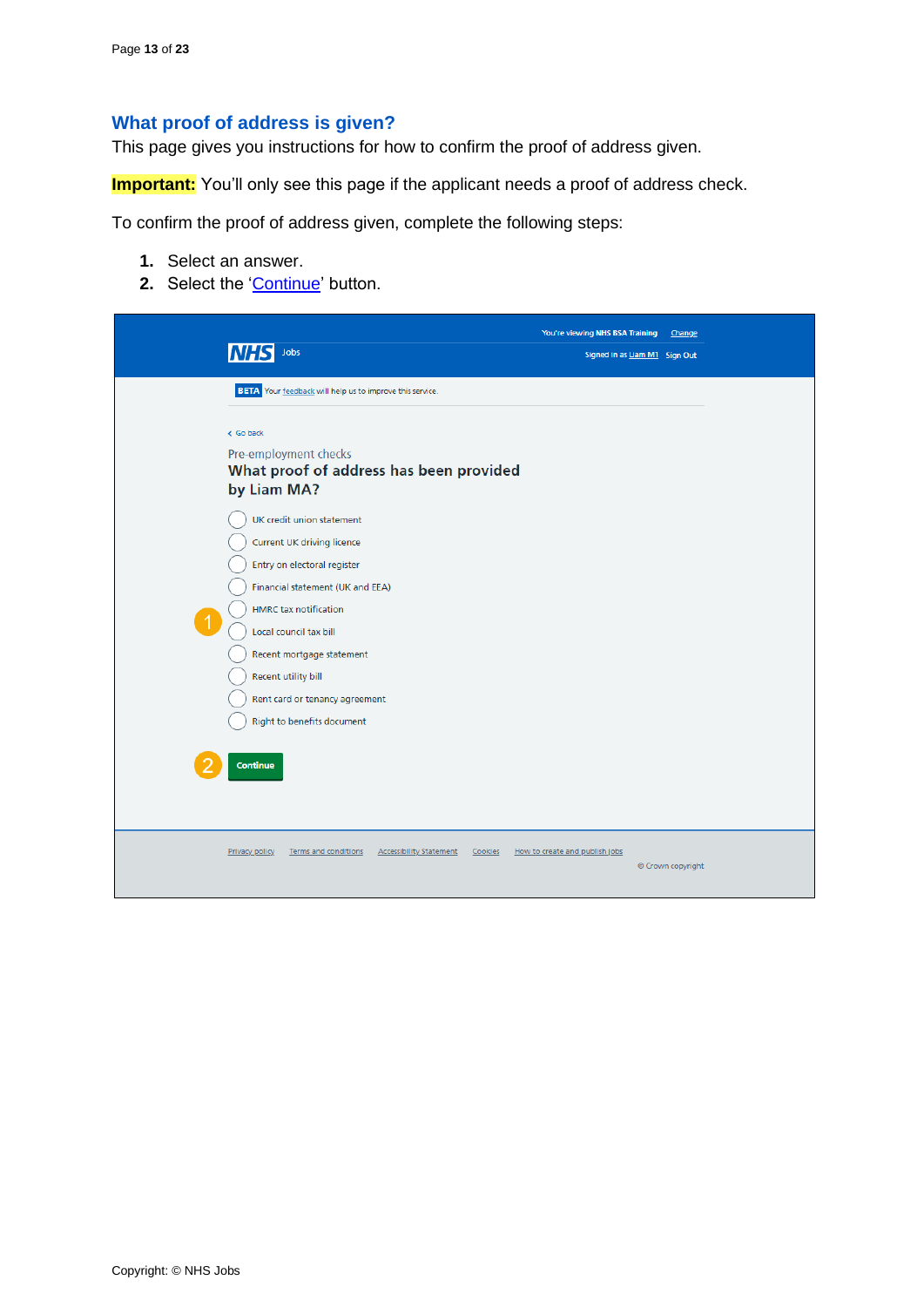### <span id="page-13-0"></span>**When was this document received?**

This page gives you instructions for how to confirm the document received date.

**Important:** In this example, a UK or EU Passport is being checked.

To confirm the document received date, complete the following steps:

- **1.** In the **Day**, **Month** and **Year** boxes, enter the details.
- 2. Select the ['Continue'](#page-14-0) button.

| $\mathsf{Jobs}\xspace$<br><b>INHSI</b>                                                            | You're viewing NHS BSA Training<br>Change<br>Signed in as Liam M1 Sign Out |
|---------------------------------------------------------------------------------------------------|----------------------------------------------------------------------------|
| BETA Your feedback will help us to improve this service.                                          |                                                                            |
| < Go back<br>Pre-employment checks<br>When was this document received?                            |                                                                            |
| UK or EU Passport                                                                                 |                                                                            |
| For example, 15 3 2020<br>Month Year<br>Day                                                       |                                                                            |
| Continue                                                                                          |                                                                            |
| <b>Privacy policy</b><br><b>Terms and conditions</b><br><b>Accessibility Statement</b><br>Cookies | How to create and publish jobs<br>© Crown copyright                        |

**Tip:** You must enter the date in the DD-MM-YYYY format. For example, 15 03 2012.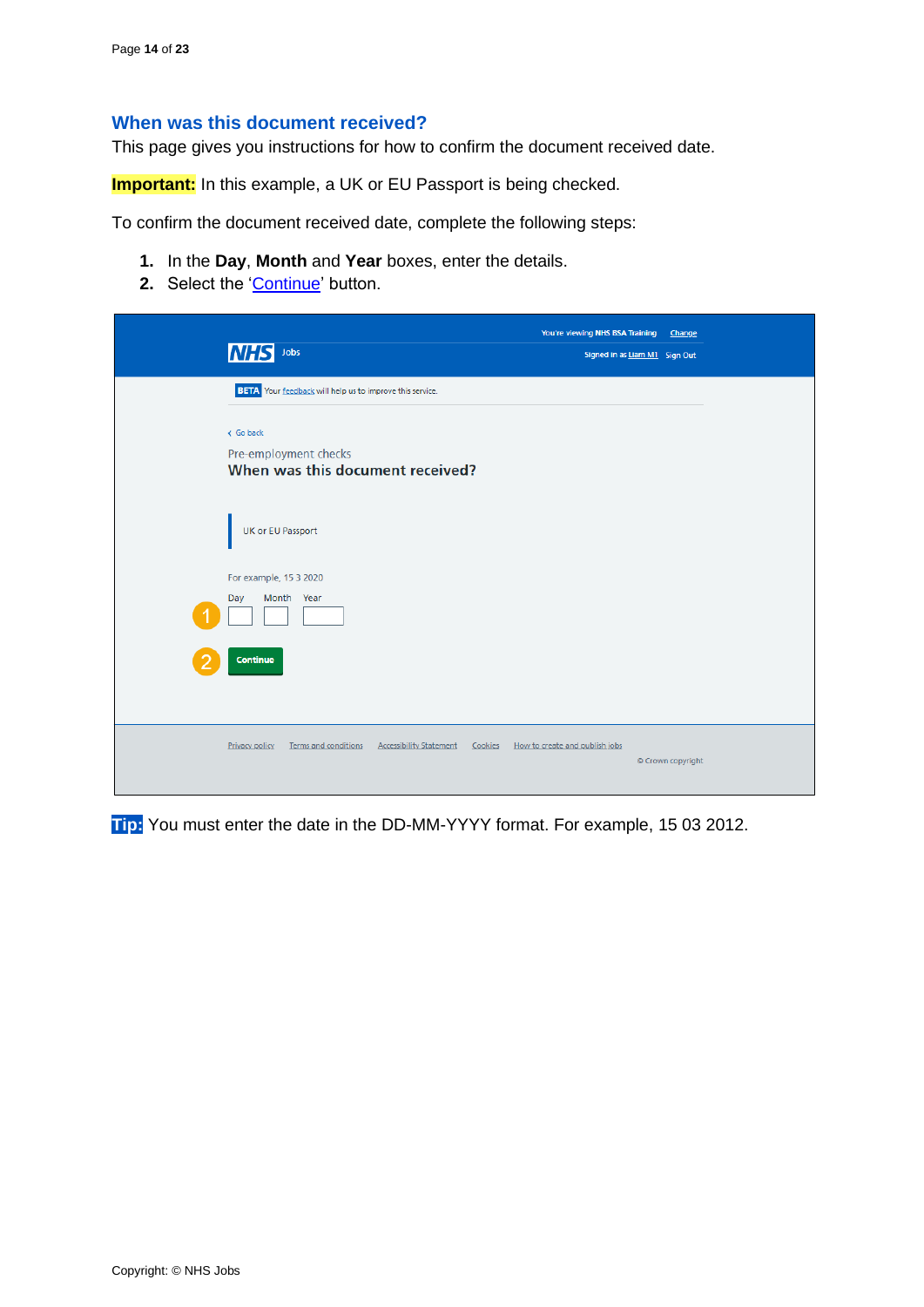## <span id="page-14-0"></span>**When was this document checked?**

This page gives you instructions for how to confirm the document checked date.

To confirm the document checked date, complete the following steps:

- **1.** In the **Day**, **Month** and **Year** boxes, enter the details.
- 2. Select the ['Continue'](#page-15-0) button.

| <b>NHS</b>            | Jobs                                                     | You're viewing NHS BSA Training           | Change<br>Signed in as Liam M1 Sign Out |
|-----------------------|----------------------------------------------------------|-------------------------------------------|-----------------------------------------|
|                       | BETA Your feedback will help us to improve this service. |                                           |                                         |
| < Go back             | Pre-employment checks<br>When was this document checked? |                                           |                                         |
|                       | <b>UK or EU Passport</b>                                 |                                           |                                         |
|                       | For example, 15 3 2020                                   |                                           |                                         |
| Day                   | Month Year                                               |                                           |                                         |
| Continue              |                                                          |                                           |                                         |
| <b>Privacy policy</b> | Terms and conditions<br><b>Accessibility Statement</b>   | Cookies<br>How to create and publish jobs | © Crown copyright                       |

**Tip:** You must enter the date in the DD-MM-YYYY format. For example, 15 03 2012.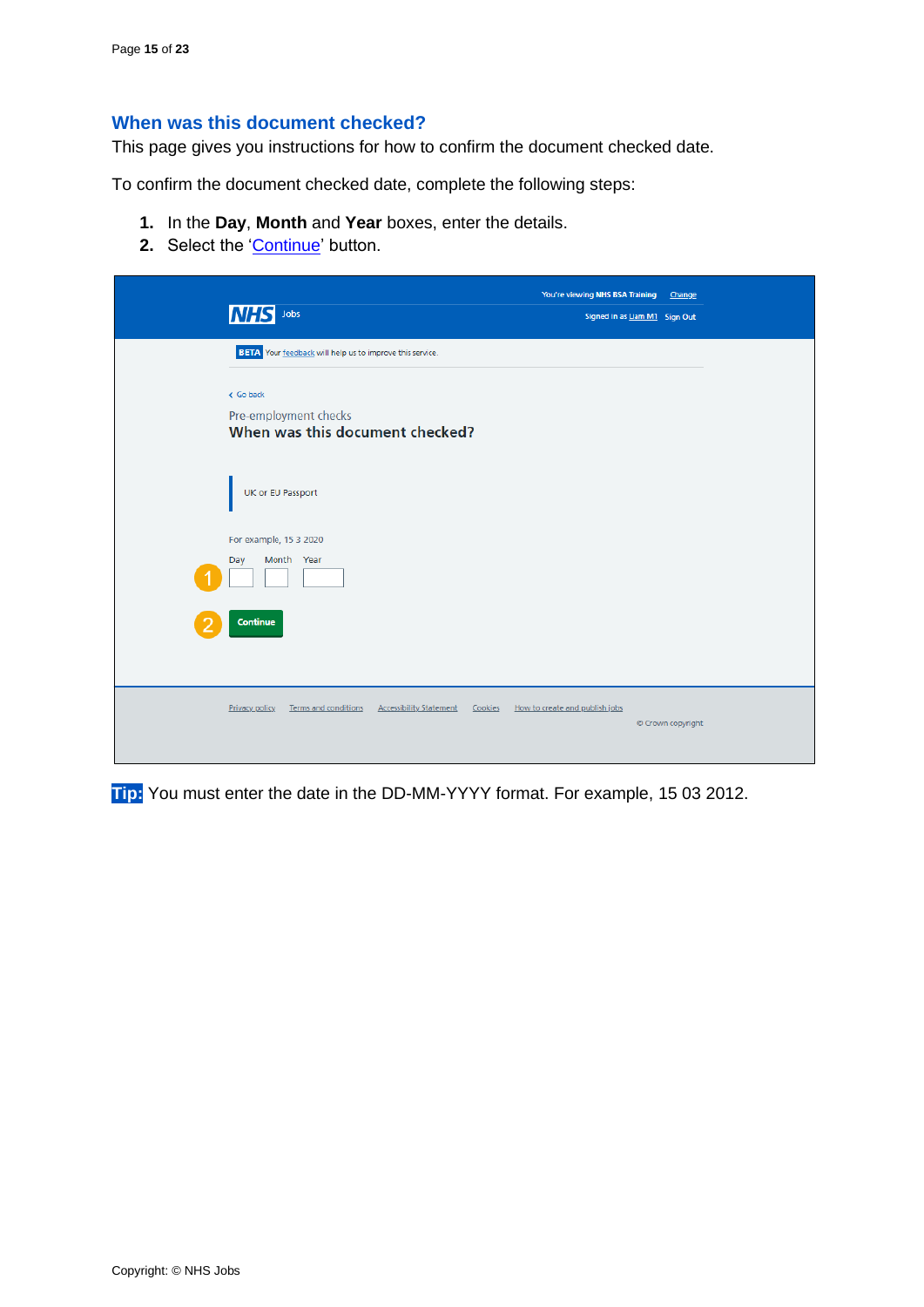# <span id="page-15-0"></span>**Who checked the document?**

This page gives you instructions for how to confirm who checked the document.

To confirm who checked the document, complete the following steps:

- **1.** In the **First name** box, enter the details.
- **2.** In the **Last name** box, enter the details.
- **3.** Select the ['Continue'](#page-16-0) button.

|   | Jobs<br><b>NHS</b>                                                              | You're viewing NHS BSA Training<br>Signed in as Liam M1 Sign Out | Change            |
|---|---------------------------------------------------------------------------------|------------------------------------------------------------------|-------------------|
|   | BETA Your feedback will help us to improve this service.                        |                                                                  |                   |
|   | < Go back<br>Pre-employment checks<br>Who checked the document?                 |                                                                  |                   |
|   | UK or EU Passport                                                               |                                                                  |                   |
|   | First name                                                                      |                                                                  |                   |
| 2 | Last name                                                                       |                                                                  |                   |
|   | Continue                                                                        |                                                                  |                   |
|   | <b>Privacy policy</b><br>Terms and conditions<br><b>Accessibility Statement</b> | Cookies How to create and publish jobs                           | © Crown copyright |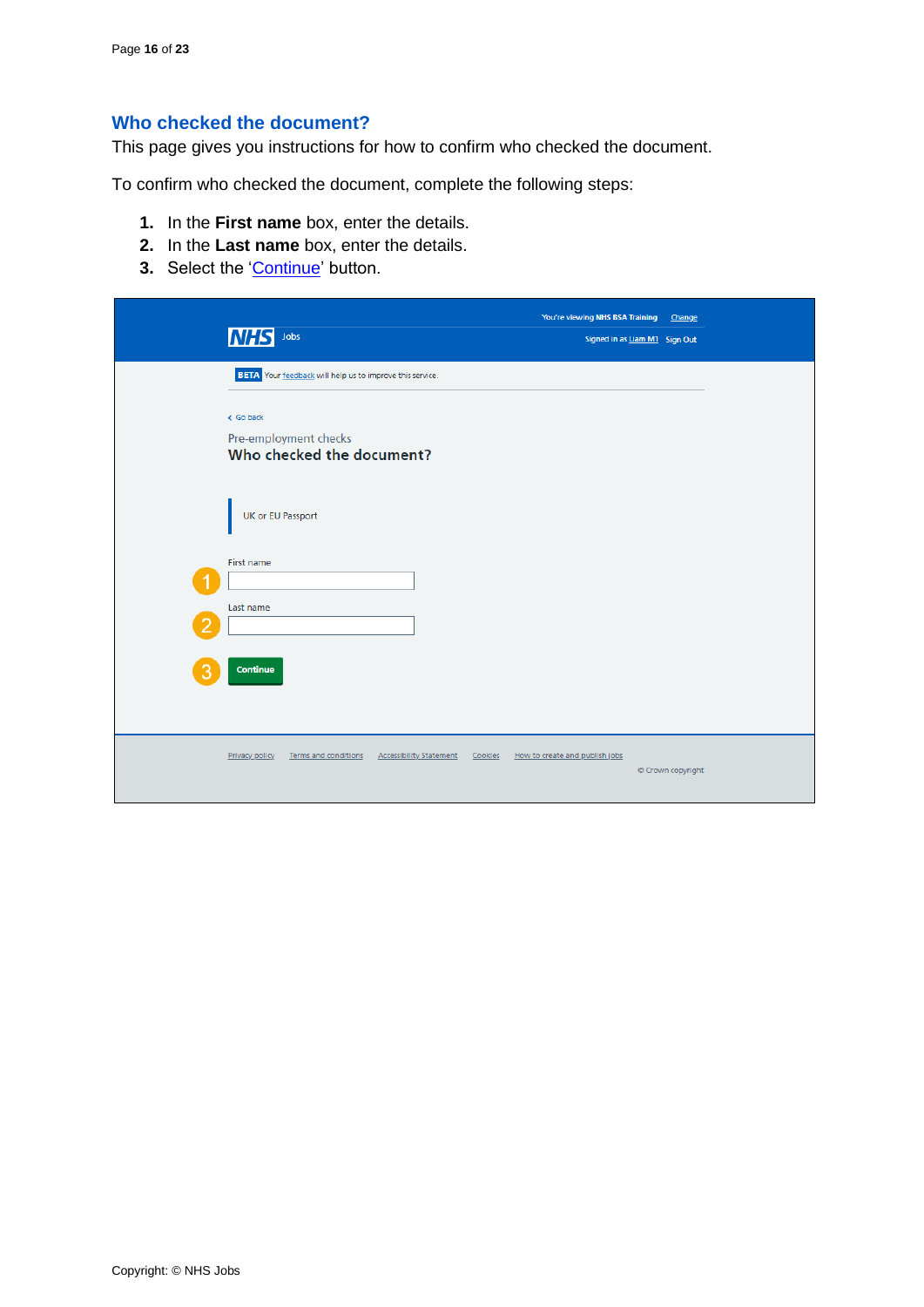# <span id="page-16-0"></span>**Is the identification document acceptable?**

This page gives you instructions for how to confirm if the identification document is acceptable.

To confirm if the identification document is acceptable, complete the following steps:

- **1.** Select an answer.
- 2. Select the ['Continue'](#page-17-0) button.

| Jobs<br><b>INHS</b>                                                                        | You're viewing NHS BSA Training<br>Change<br>Signed in as Liam M1 Sign Out |
|--------------------------------------------------------------------------------------------|----------------------------------------------------------------------------|
| BETA Your feedback will help us to improve this service.                                   |                                                                            |
| < Go back<br>Pre-employment checks<br>Is the identification document acceptable?           |                                                                            |
| UK or EU Passport                                                                          |                                                                            |
| Yes<br><b>No</b><br>or<br>Needs further investigation                                      |                                                                            |
| Continue                                                                                   |                                                                            |
| <b>Accessibility Statement</b><br><b>Privacy policy</b><br>Terms and conditions<br>Cookies | How to create and publish jobs<br>© Crown copyright                        |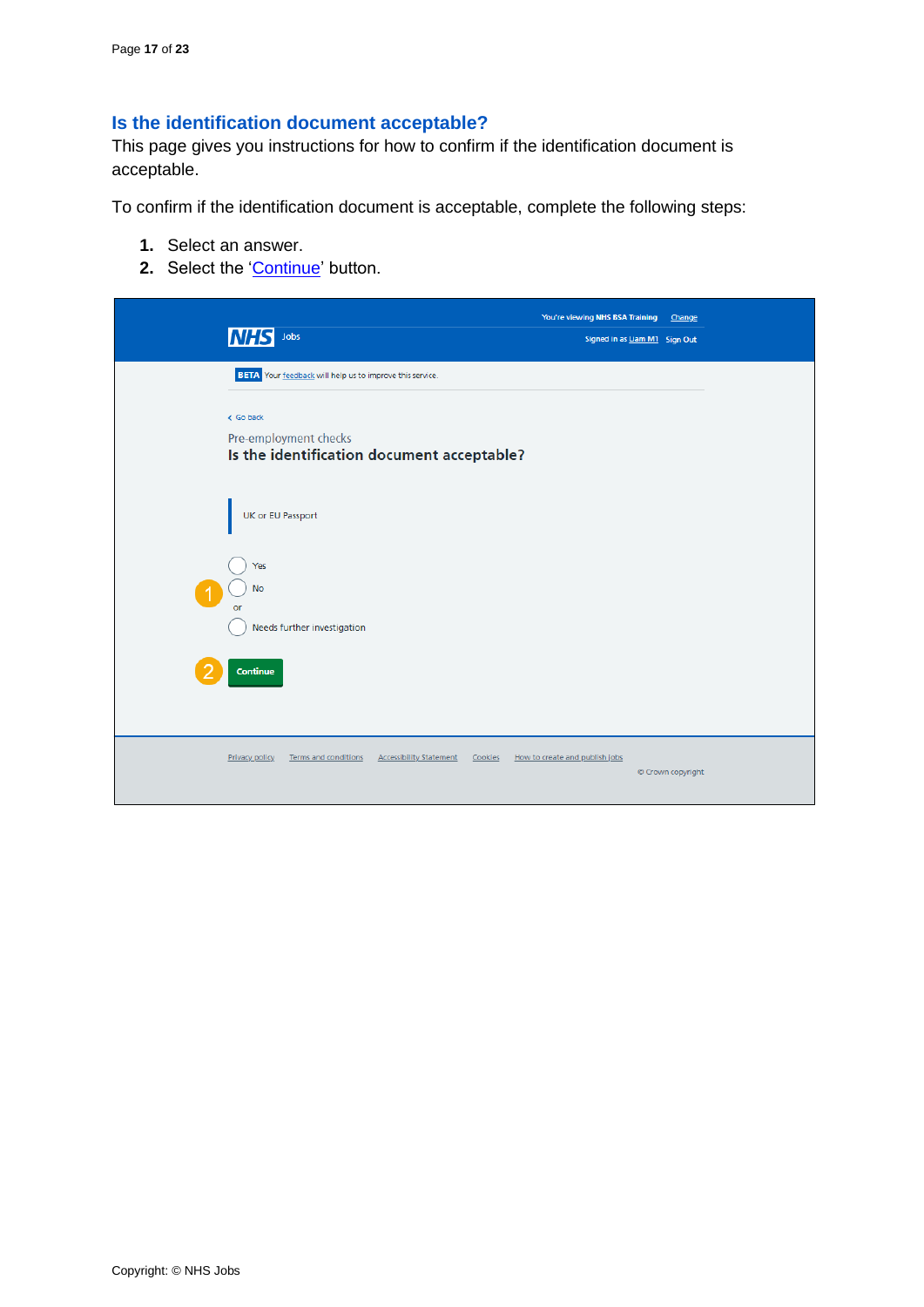## <span id="page-17-0"></span>**Add a note about the identification document?**

This page gives you instructions for how to confirm if you want to add a note about the identification document.

To confirm if you want to add a note about the identification document, complete the following steps:

- **1.** Select an answer:
	- ['Yes'](#page-18-0)
	- ['No'](#page-20-0)
- **2.** Select the 'Save and continue' button.

| Jobs<br>MH                                                                | You're viewing NHS BSA Training<br>Signed in as Liam M1 Sign Out | Change            |
|---------------------------------------------------------------------------|------------------------------------------------------------------|-------------------|
| <b>BETA</b> Your feedback will help us to improve this service.           |                                                                  |                   |
| < Go back                                                                 |                                                                  |                   |
| Pre-employment checks<br>Add a note about the identification<br>document? |                                                                  |                   |
| <b>No</b><br>Yes                                                          |                                                                  |                   |
| <b>Save and continue</b>                                                  |                                                                  |                   |
| Terms and conditions<br>Privacy policy<br><b>Accessibility Statement</b>  | Cookies How to create and publish jobs                           | © Crown copyright |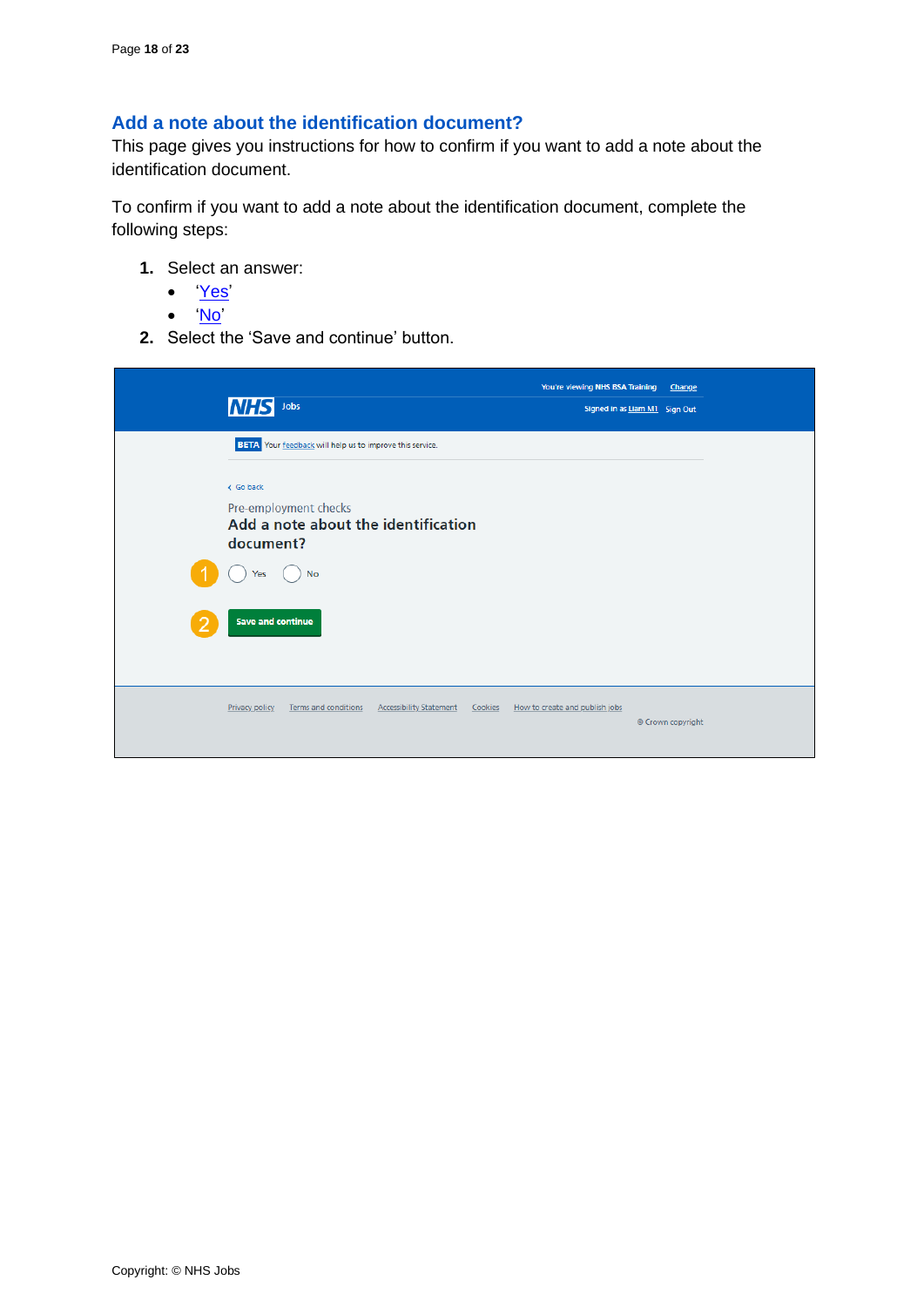## <span id="page-18-0"></span>**Add a note**

This page gives you instructions for how to add a note.

**Important:** You'll only see this page if you're adding a note about the identification document.

To add a note, complete the following steps:

- **1.** In the **Subject** box, enter the details.
- **2.** In the **Detail** box, enter the details.
- **3.** Select the ['Continue'](#page-19-0) button.

| Jobs<br><b>NHS</b>                                                              | You're viewing NHS BSA Training Change<br>Signed in as Liam M1 Sign Out |
|---------------------------------------------------------------------------------|-------------------------------------------------------------------------|
| BETA Your feedback will help us to improve this service.                        |                                                                         |
| < Go back                                                                       |                                                                         |
| Pre-employment checks<br>Add a note                                             |                                                                         |
| Subject                                                                         |                                                                         |
| Detail                                                                          |                                                                         |
| $\overline{2}$                                                                  |                                                                         |
|                                                                                 |                                                                         |
| Continue<br>З                                                                   |                                                                         |
|                                                                                 |                                                                         |
| <b>Privacy policy</b><br>Terms and conditions<br><b>Accessibility Statement</b> | Cookies How to create and publish jobs<br>© Crown copyright             |
|                                                                                 |                                                                         |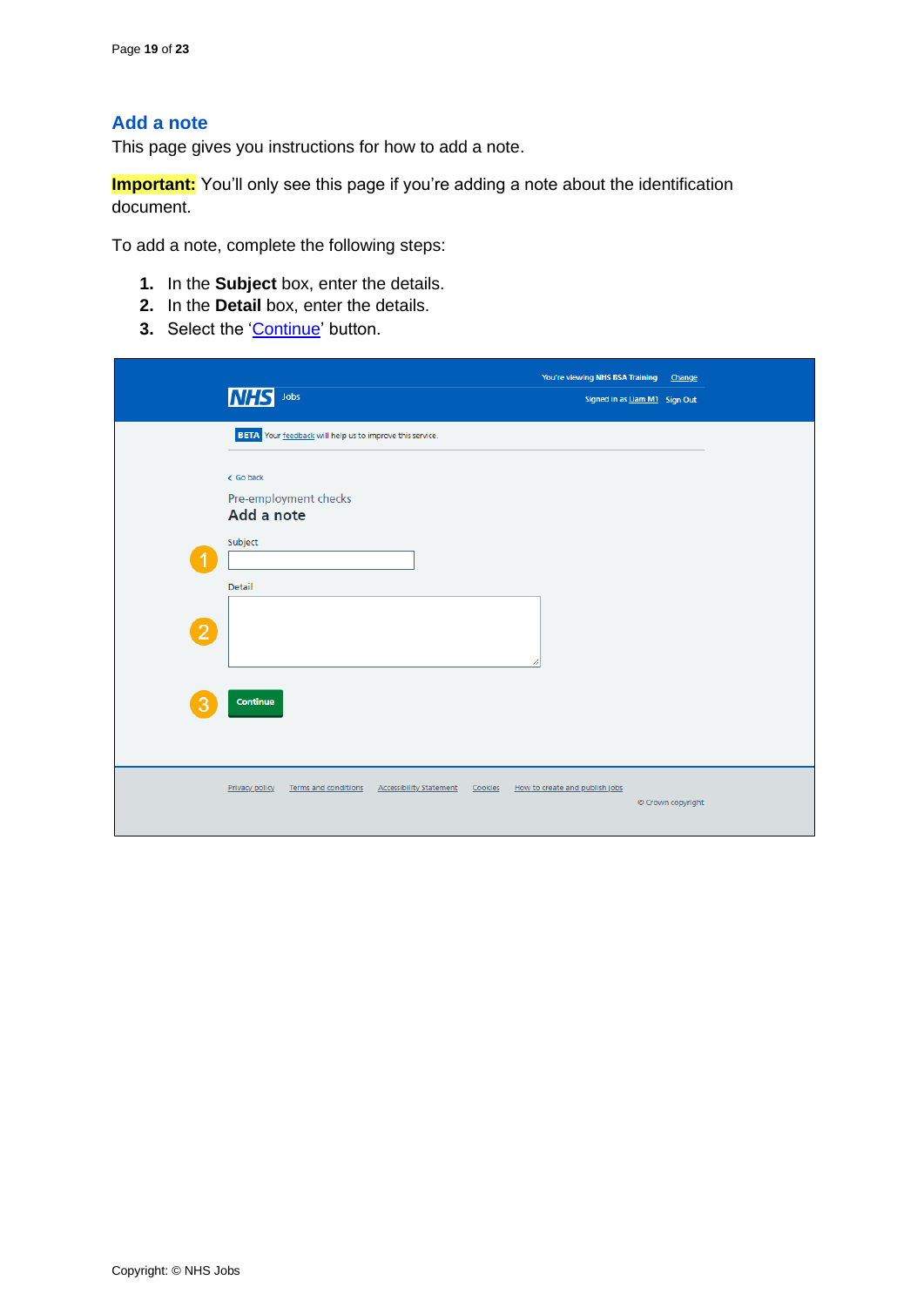## <span id="page-19-0"></span>**Add another note about the identification document?**

This page gives you instructions for how to confirm if you want to add another note about the identification document.

To confirm if you want to add another note about the identification document, complete the following steps:

- **1.** Select an answer.
	- ['Yes'](#page-18-0)
	- ['No'](#page-20-0)
- **2.** Select the 'Save and continue' button.

| Jobs<br><b>INHS</b>                                                                 | You're viewing NHS BSA Training<br>Signed in as Liam M1 Sign Out | Change            |
|-------------------------------------------------------------------------------------|------------------------------------------------------------------|-------------------|
| <b>BETA</b> Your feedback will help us to improve this service.                     |                                                                  |                   |
| < Go back                                                                           |                                                                  |                   |
| Pre-employment checks<br>Add another note about the identification<br>document?     |                                                                  |                   |
| <b>No</b><br>Yes                                                                    |                                                                  |                   |
| <b>Save and continue</b>                                                            |                                                                  |                   |
| Privacy policy<br>Terms and conditions<br><b>Accessibility Statement</b><br>Cookies | How to create and publish jobs                                   | © Crown copyright |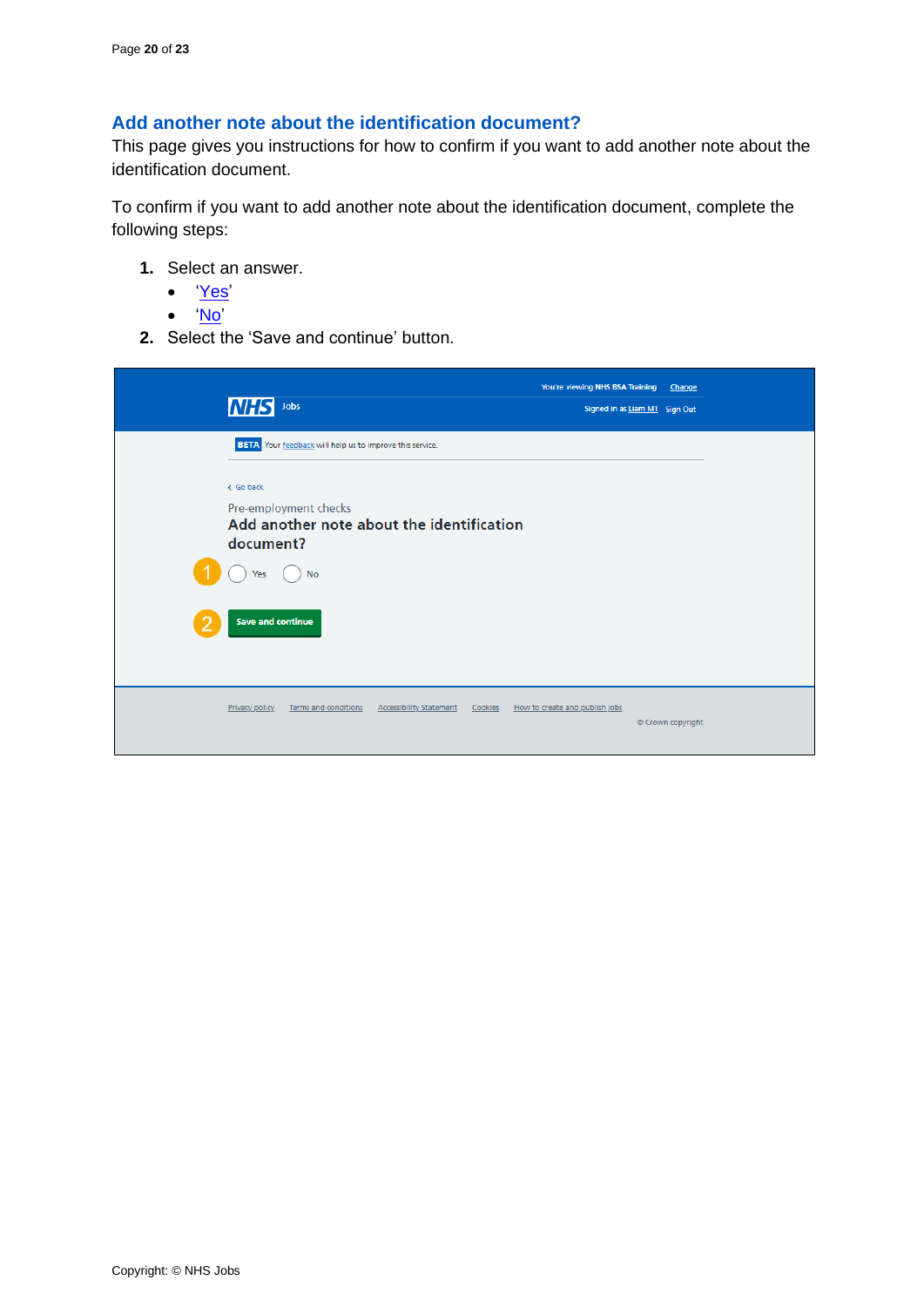## <span id="page-20-0"></span>**Check the identity details**

This page gives you instructions for how to check the identity details.

**Important:** If you delete an identity document, you won't be able to recover the details.

To check the identity details, complete the following steps:

- **1.** Select the 'Proof of identity' link (optional).
- **2.** Select the '*Edit'* link (optional).
- **3.** Select the 'Delete' link (optional).
- **4.** Select an answer:
	- ['Yes'](#page-7-0)
	- ['No'](#page-21-0)
- **5.** Select the 'Continue' button.

| Jobs<br><b>MHS</b>                                                |                                           | You're viewing NHS BSA Training<br>Change<br>Signed in as Liam M1 Sign Out |  |
|-------------------------------------------------------------------|-------------------------------------------|----------------------------------------------------------------------------|--|
| <b>BETA</b> Your feedback will help us to improve this service.   |                                           |                                                                            |  |
| < Go back<br>Pre-employment checks<br>Liam MA's proof of identity |                                           |                                                                            |  |
| Proof of identity<br><b>Type</b>                                  | <b>Document</b>                           | What you can do                                                            |  |
| <b>Proof of identity</b>                                          | UK or EU Passport                         | <b>Edit or</b><br>З<br><b>Delete</b>                                       |  |
| Add another document?<br><b>No</b><br><b>Yes</b>                  |                                           |                                                                            |  |
| Continue                                                          |                                           |                                                                            |  |
| Terms and conditions<br><b>Privacy policy</b>                     | <b>Accessibility Statement</b><br>Cookies | How to create and publish jobs                                             |  |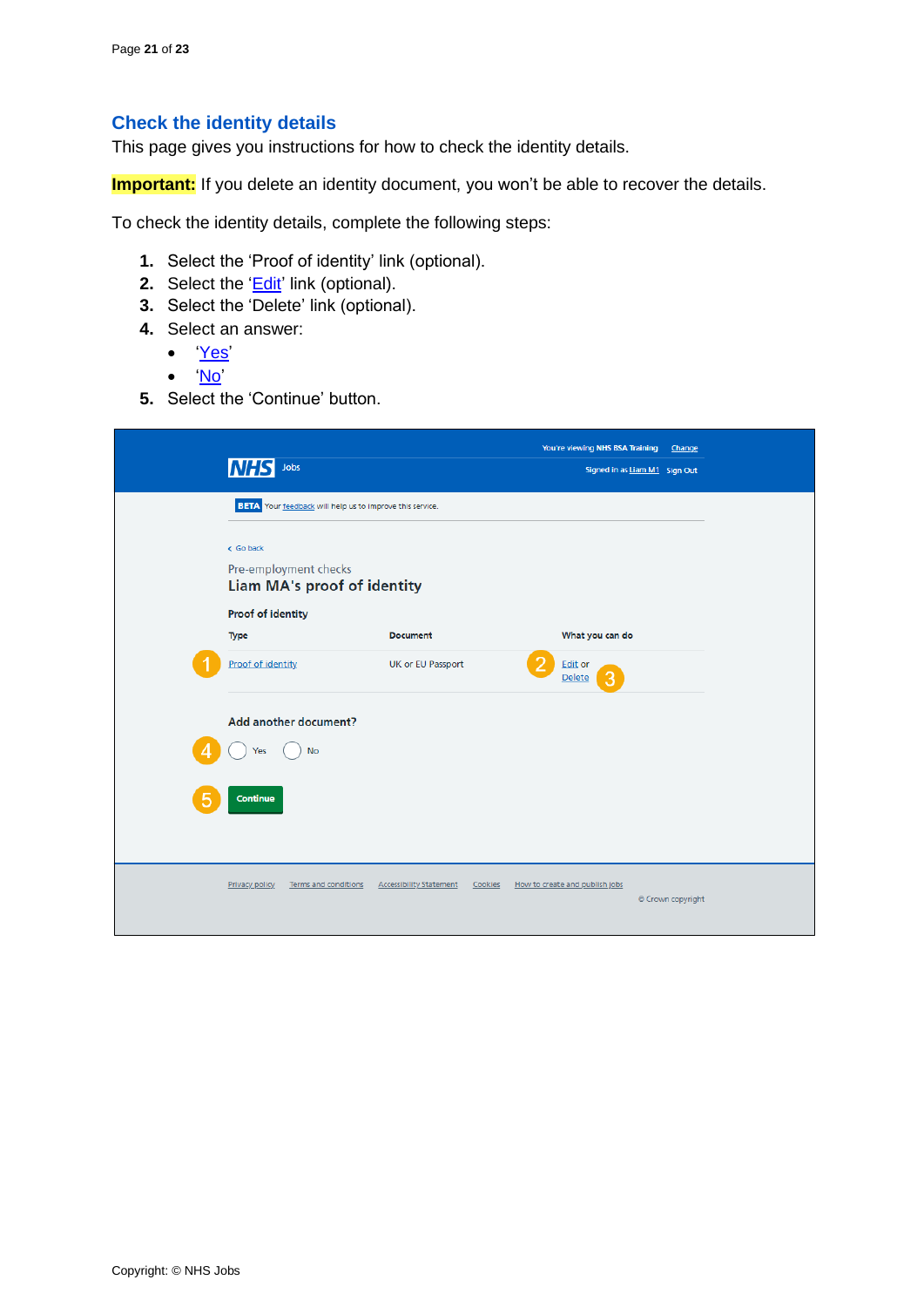## <span id="page-21-0"></span>**Do you accept the identity check documents?**

This page gives you instructions for how to confirm if you accept the identity check documents.

To confirm if you accept the identity check documents, complete the following steps:

- **1.** Select an answer.
- **2.** Select the ['Save and continue'](#page-22-0) button.

| <b>INHS</b><br>Jobs                                             |                                             | You're viewing NHS BSA Training<br>Signed in as Liam M1 Sign Out | Change            |
|-----------------------------------------------------------------|---------------------------------------------|------------------------------------------------------------------|-------------------|
| <b>BETA</b> Your feedback will help us to improve this service. |                                             |                                                                  |                   |
| < Go back<br>Pre-employment checks                              | Do you accept the identity check documents? |                                                                  |                   |
| Yes<br><b>No</b><br>or                                          |                                             |                                                                  |                   |
| In progress<br><b>Save and continue</b>                         |                                             |                                                                  |                   |
|                                                                 |                                             |                                                                  |                   |
| Privacy policy<br>Terms and conditions                          | <b>Accessibility Statement</b><br>Cookies   | How to create and publish jobs                                   | © Crown copyright |